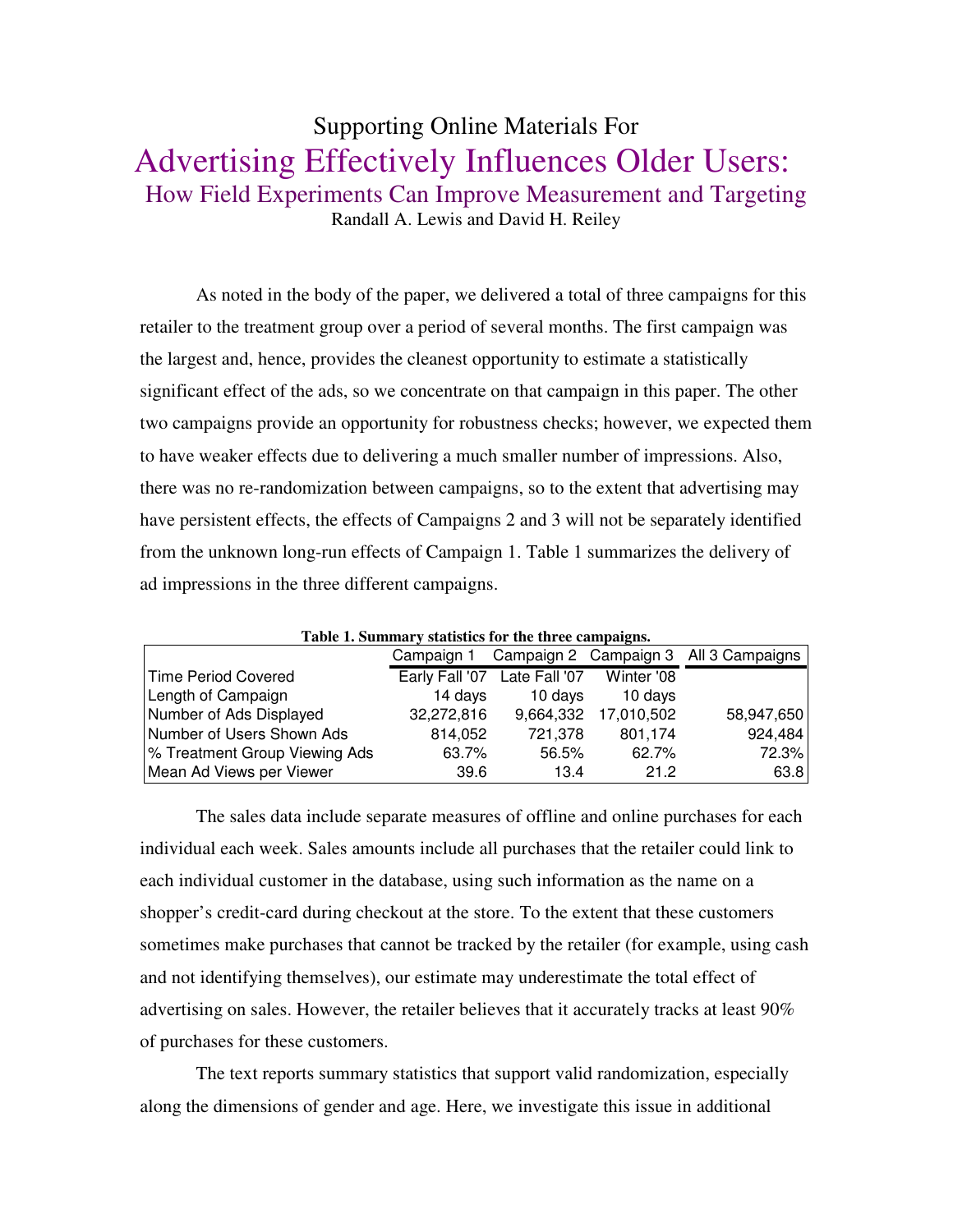detail. In Fig. 1, we plot the fraction of the treatment and control groups that were female by age and computed the difference. Neither plot suggests any anomalous treatmentcontrol differences. The left panel shows the fraction of the sample at each age group that was female for the control group. For customers around ages 25 and 55, there are disproportionately more women than men relative to other age groups. The right panel shows the difference between the treatment and control groups regarding the fraction of the sample that is female for each age group. The lack of statistical difference from zero indicates a valid randomization with respect to gender.





Campaigns 2 and 3, which were shown to the treatment and control groups following the campaign, corroborate both the effect of the ads on sales and with respect to age. In terms of the average effect of the ads across all customers (Table 2 and Table 3), all three campaigns exhibited effects of the ads on sales of approximately 3% on both online and offline channels, with roughly 80-90% of the effect of the ads coming through the offline channel, in line with the offline sales volume of 84% of total sales for the control group. Thus, large retailers which do most of their business offline can reap Benefits both online and offline from advertising online.<br>
Benefits both online and offline from advertising online.<br>
Sensitive of the adverage effect of the ads across all<br>  $\frac{1}{2}$ . Thus, large retailers which do most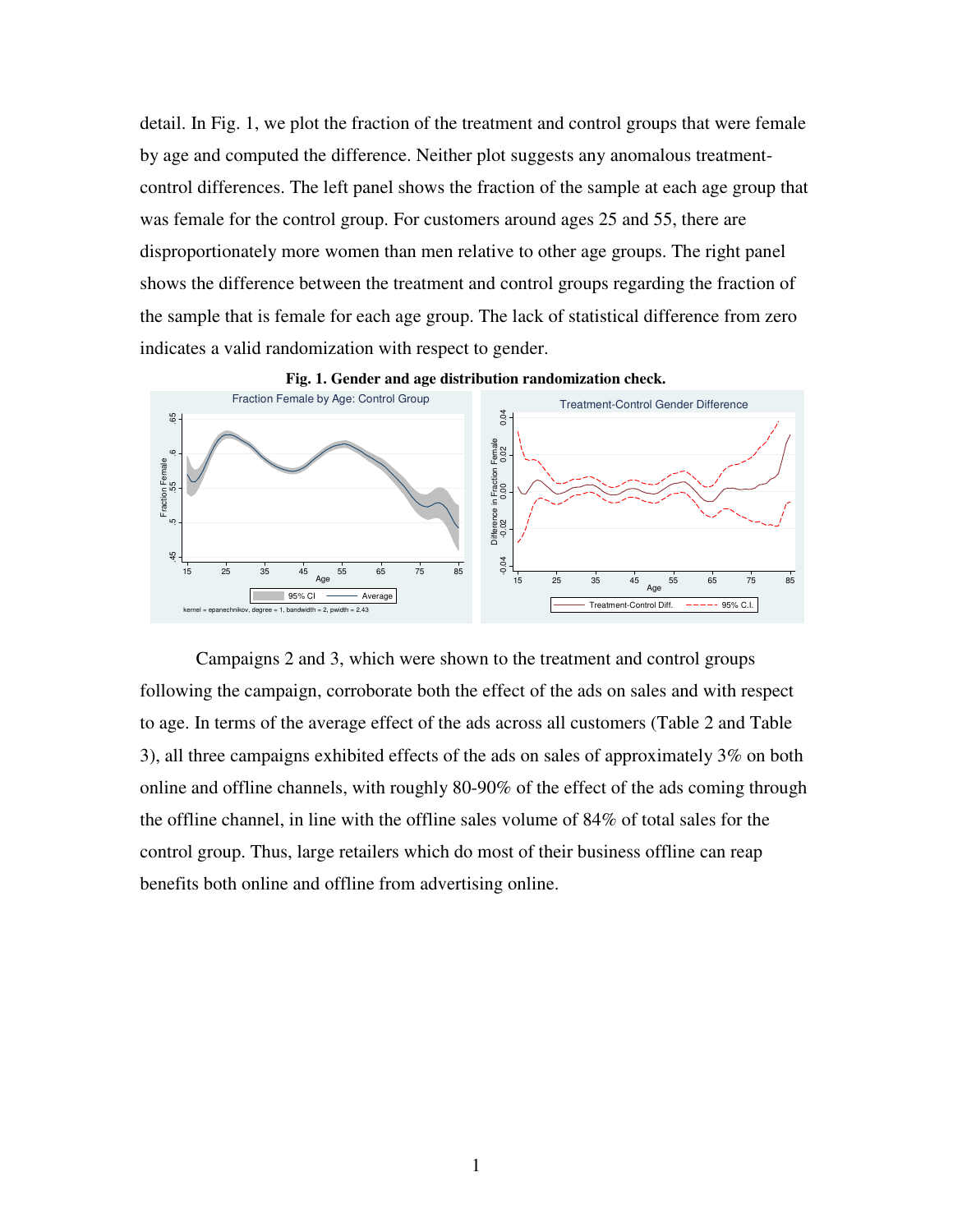|                 | Effect of Online Ads on Sales* |                  |                  |           | Ad Effect as % of Sales** |         |        |
|-----------------|--------------------------------|------------------|------------------|-----------|---------------------------|---------|--------|
|                 | Total                          | Offline          | Online           | % Offline | Total                     | Offline | Online |
| Campaign #1     | 0.061<br>(0.037)               | 0.048<br>(0.035) | 0.014<br>(0.013) | 78%       | 3.3%                      | 3.1%    | 4.7%   |
| Campaign #2     | 0.061<br>(0.044)               | 0.052<br>(0.042) | 0.009<br>(0.013) | 85%       | $3.0\%$                   | $3.0\%$ | 2.8%   |
| Campaign #3     | 0.029<br>(0.028)               | 0.023<br>(0.026) | 0.006<br>(0.008) | 80%       | 3.1%                      | 2.9%    | 3.9%   |
| All 3 Campaigns | 0.152<br>(0.069)               | 0.123<br>(0.064) | 0.029<br>(0.022) | 81%       | 3.2%                      | 3.0%    | 3.8%   |

**Table 2. Ad effects in levels and sales percentages computed by linear regression.** 

\* Each estimate was computed using a regression with sales as the dependent variable and a treatment group indicator and online and offline sales from the three weeks preceding the first campaign as independent \*\* Sales levels correspond to the average purchase amount for the control group.

**Table 3. Ad effects in levels and sales percentages computed by simple treatment-control differences.** 

|                 | Effect of Online Ads on Sales* |                  |                  | Ad Effect as % of Sales** |       |         |        |
|-----------------|--------------------------------|------------------|------------------|---------------------------|-------|---------|--------|
|                 | Total                          | Offline          | Online           | % Offline                 | Total | Offline | Online |
| Campaign #1     | 0.053<br>(0.038)               | 0.046<br>(0.035) | 0.007<br>(0.013) | 87%                       | 2.9%  | 3.0%    | 2.3%   |
| Campaign #2     | 0.054<br>(0.044)               | 0.050<br>(0.042) | 0.004<br>(0.013) | 93%                       | 2.7%  | 2.9%    | 1.2%   |
| Campaign #3     | 0.028<br>(0.028)               | 0.023<br>(0.026) | 0.005<br>(0.008) | 82%                       | 2.9%  | 2.9%    | 3.3%   |
| All 3 Campaigns | 0.134<br>(0.070)               | 0.119<br>(0.064) | 0.016<br>(0.023) | 88%                       | 2.8%  | 2.9%    | 2.1%   |

\* Each estimate is the difference between the treatment and control group average sales for each category of sales for each campaign.

\*\* Sales levels correspond to the average purchase amount for the control group.

Following the discovery that the advertising seemed to affect women more and the offline channel more, we examined the heterogeneous differences in purchasing behavior for the three weeks prior to the campaign (Fig. 2) and for each of the three campaigns separately (Fig 3, and Fig 4, and Fig 5).

We now examine the robustness of the result that the elderly purchase more in response to the ads for campaigns 2 and 3. At first glance the pre-experiment sales results (Fig. 2) appear to partially explain the main results of the paper as the elderly in the treatment group have slightly higher sales than the control group. However, we would like to highlight the fact that less than 5% of the customers purchase in any given week and there are few repeat purchasers. In addition, while the treatment group appears to purchase more than the control for the elderly around age 80, the location of this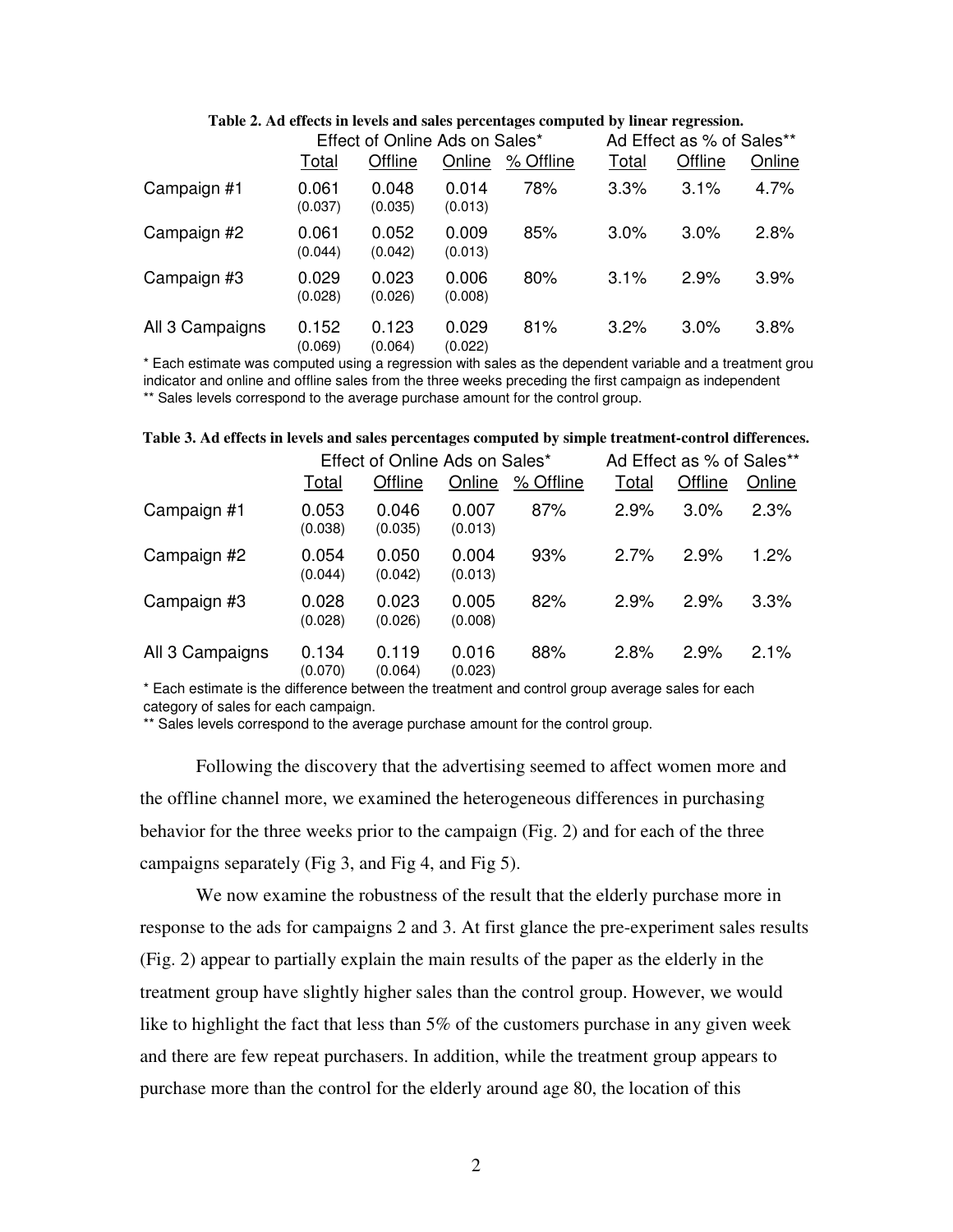differential appears to occur at slightly different ages than it does during campaign 1. Thus, we conclude that the statistical variation prior to the experiment does not explain our results which rely on purchases by different people during subsequent weeks.

An examination of the variation in the time dimension allows us to further test the robustness of the results. We compute an experimental difference-in-differences (DID) estimate by subtracting the pre-experiment average weekly sales from the average weekly sales during the campaign for each individual and then comparing these averages across the treatment and control groups. In our experimental DID, we find very similar results to our estimates presented in the main text (Fig 6). We have relegated these results to this appendix to simplify the exposition by avoiding descriptions of the pre-experimental sales.

Upon completing the in-depth decomposition of the results for all three campaigns, we discovered several other marginally significant regions among the estimates for Campaigns 2 and 3. However, we hesitate to rush to any conclusions, due to the risk of committing multiple type I errors. We specifically demand a greater level of significance from our primary results to avoid any spurious conclusions arising from multiple-hypothesis testing problems.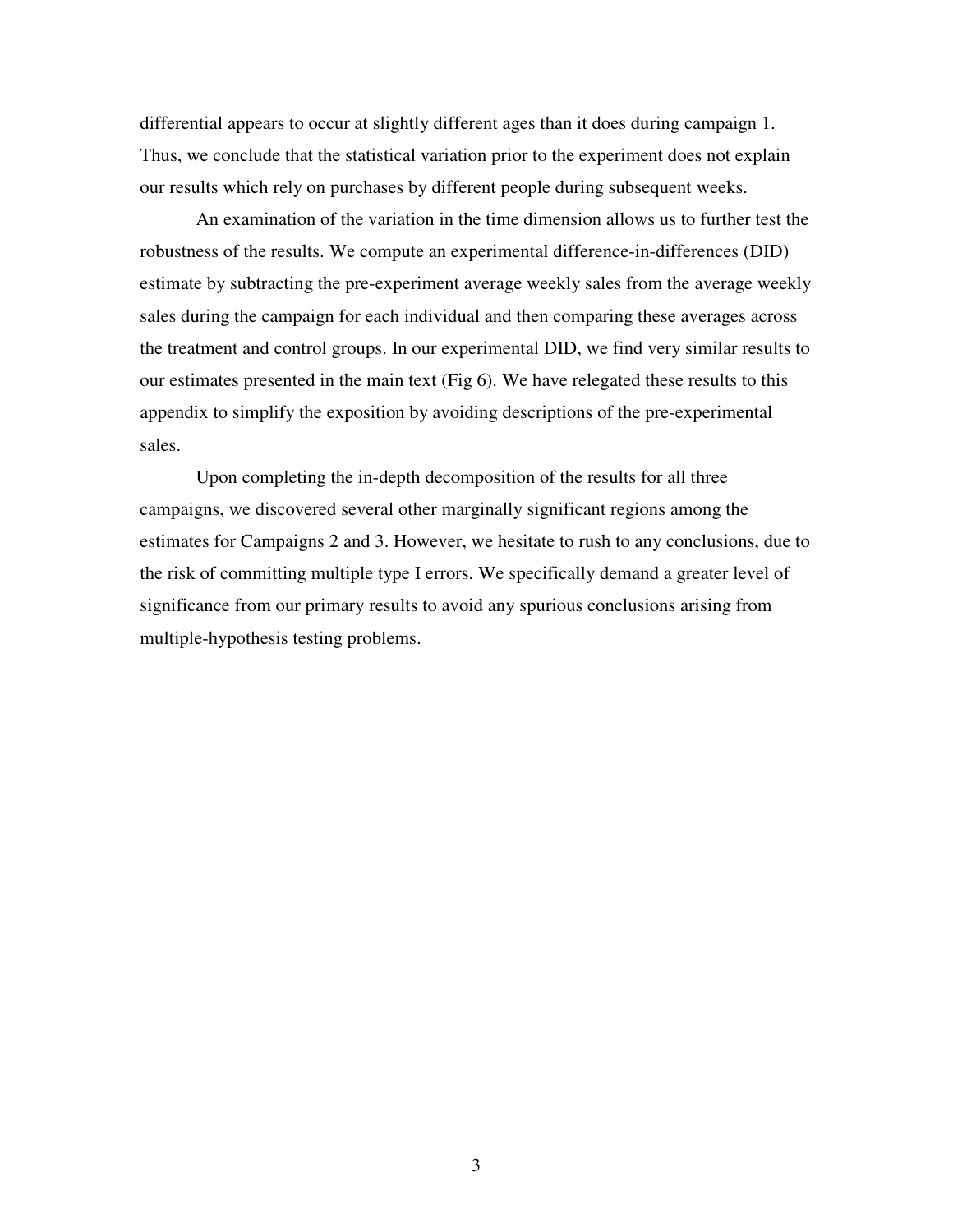**Fig. 2. Nonparametric plots of sales versus age for the three weeks preceding the experiment.** The average purchasing behavior for each age group validates the randomization. The graphs are oriented in a grid with the three columns representing age group purchases for females, males, and both males and females, respectively, and the three rows representing online, offline, and combined sales. The dark lines are local differences in averages computed by locally linear regression using an Epanechnikov kernel with bandwidth of four years. The dashed lines above and below the difference in averages correspond to asymptotic 95% pointwise confidence intervals.

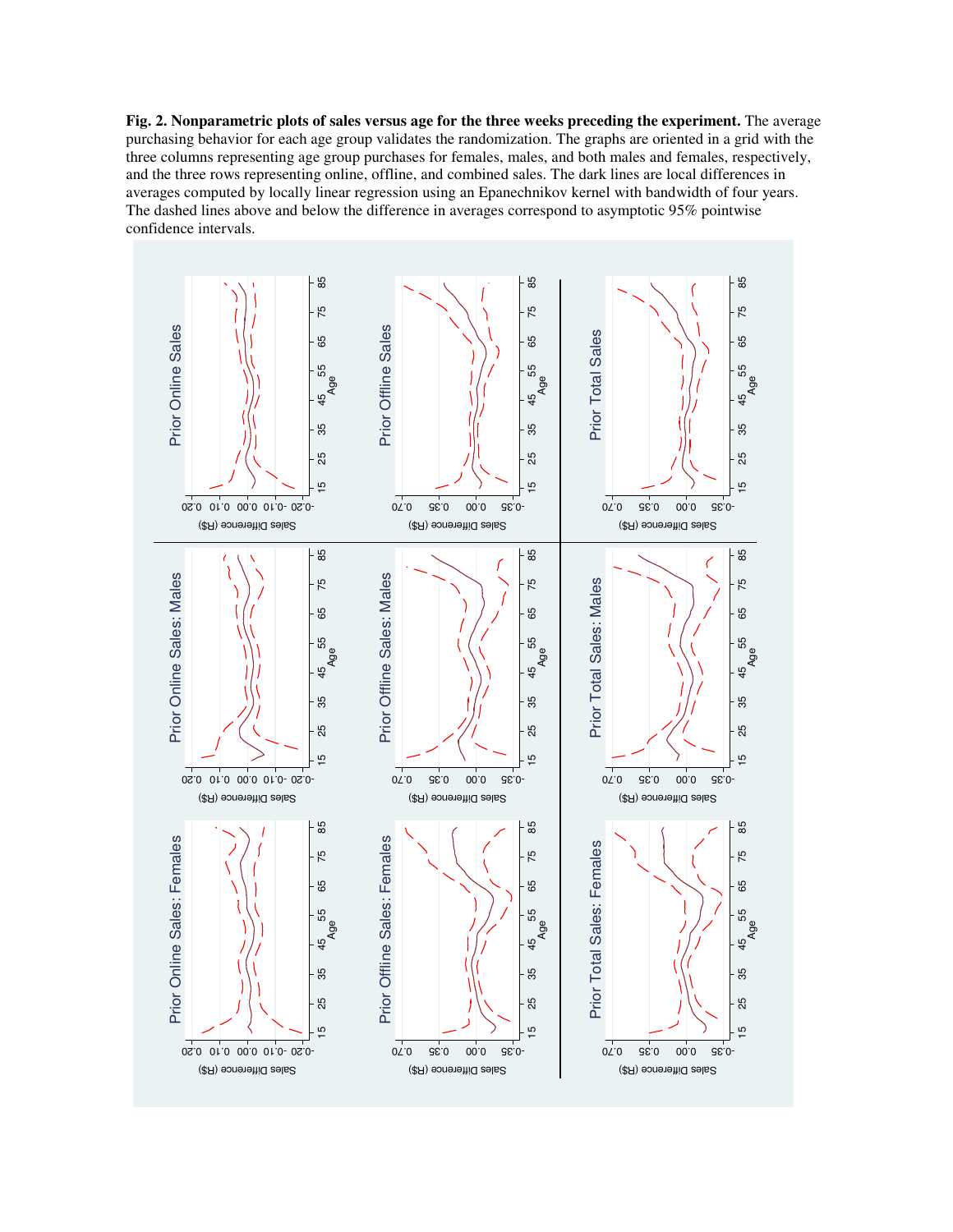**Fig. 3. Nonparametric plots of Sales versus age for the two weeks during campaign 1.** The average purchasing behavior for each age group shows an effect most pronounced among older women. The graphs are oriented in a grid with the three columns representing age group purchases for females, males, and both males and females, respectively, and the three rows representing online, offline, and combined sales. The dark lines are local differences in averages computed by locally linear regression using an Epanechnikov kernel with bandwidth of four years. The dashed lines above and below the difference in averages correspond to asymptotic 95% pointwise confidence intervals.

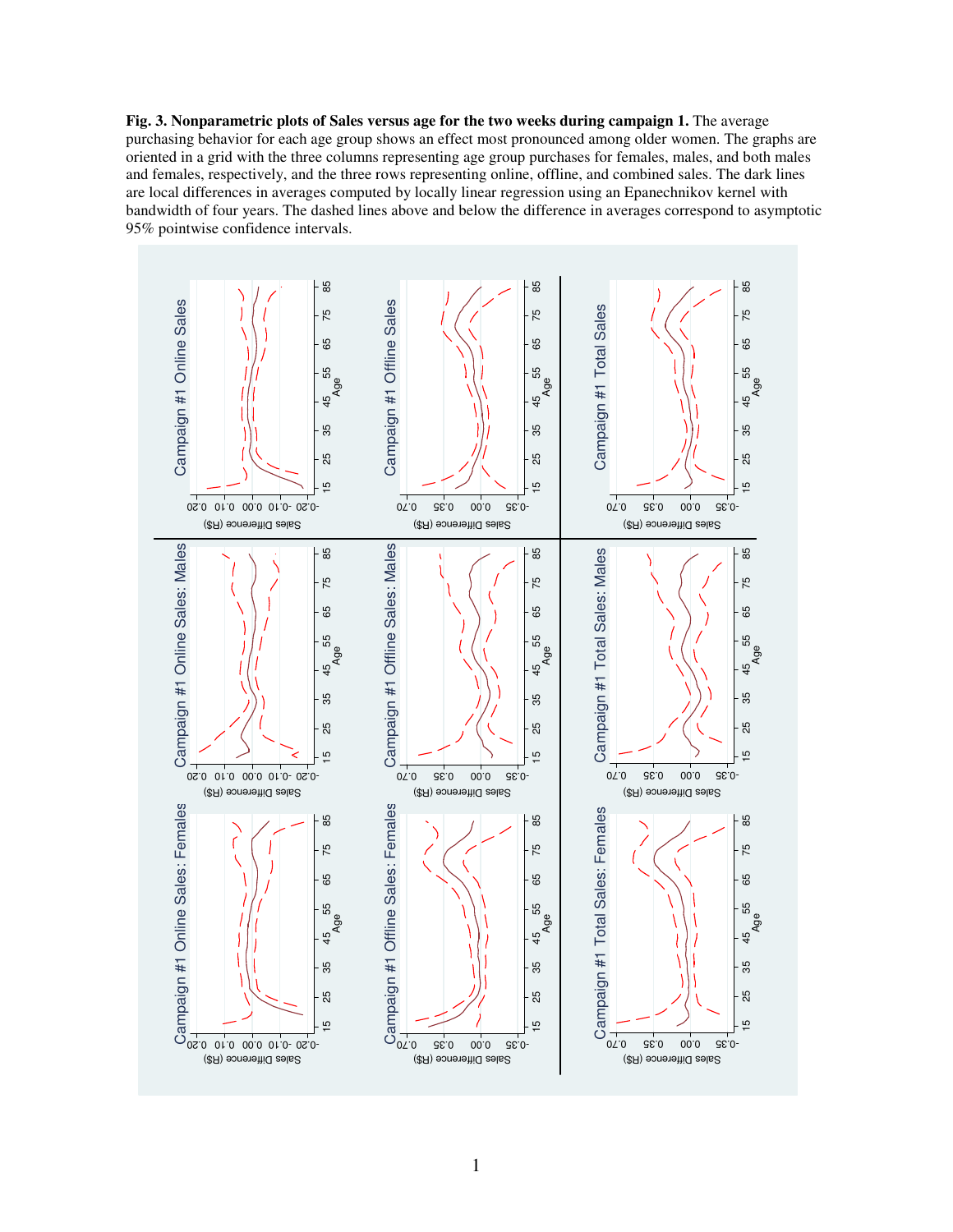**Fig. 4. Nonparametric plots of sales versus age for the ten days during campaign 2.** The average purchasing behavior for each age group shows a weak effect that is most pronounced among older women. The graphs are oriented in a grid with the three columns representing age group purchases for females, males, and both males and females, respectively, and the three rows representing online, offline, and combined sales. The dark lines are local differences in averages computed by locally linear regression using an Epanechnikov kernel with bandwidth of four years. The dashed lines above and below the difference in averages correspond to asymptotic 95% pointwise confidence intervals.

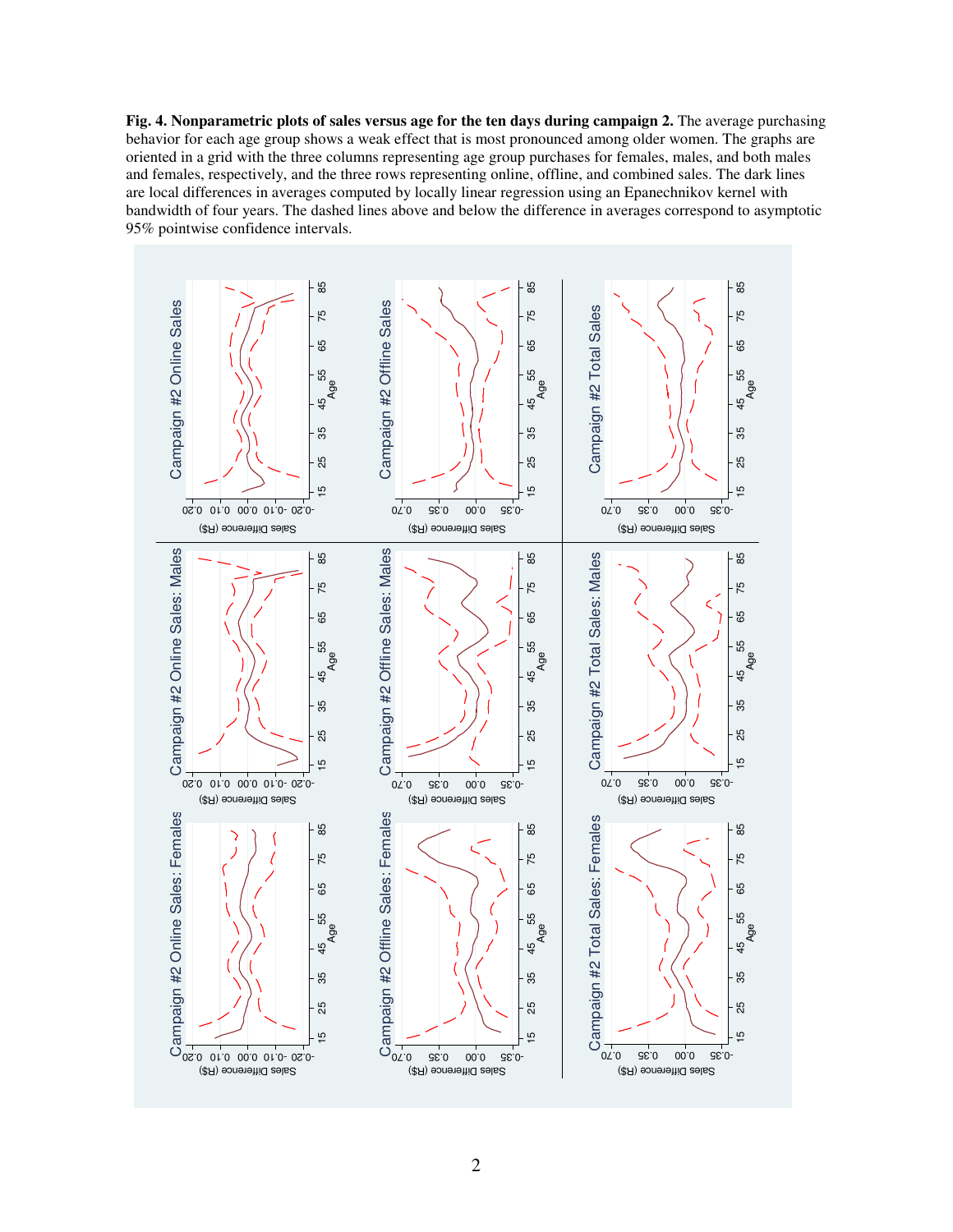**Fig. 5. Nonparametric plots of sales versus age for the ten days during campaign 3.** The average purchasing behavior for each age group shows a weak effect that is most pronounced among older women. The graphs are oriented in a grid with the three columns representing age group purchases for females, males, and both males and females, respectively, and the three rows representing online, offline, and combined sales. The dark lines are local differences in averages computed by locally linear regression using an Epanechnikov kernel with bandwidth of four years. The dashed lines above and below the difference in averages correspond to asymptotic 95% pointwise confidence intervals.